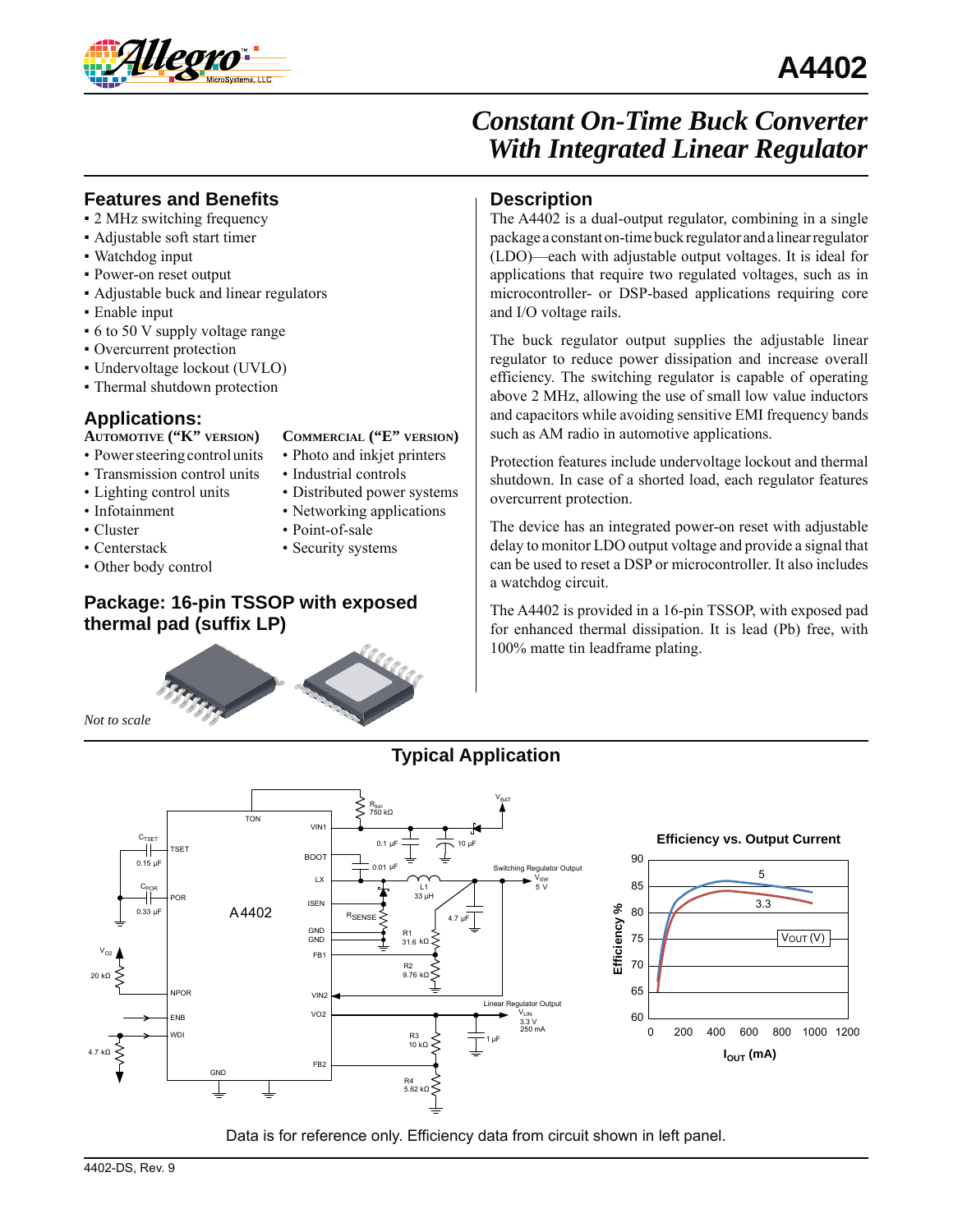### **Selection Guide**

| <b>Part Number</b> | <b>Ambient Operating</b><br>Temperature, $T_A$ | <b>Packing</b>              | Package                               |
|--------------------|------------------------------------------------|-----------------------------|---------------------------------------|
| A4402ELPTR-T       | $-40^{\circ}$ C to 85 $^{\circ}$ C             |                             |                                       |
| A4402KLPTR-T       | $-40^{\circ}$ C to 150 $^{\circ}$ C            | 4000 pieces per 13-in. reel | 16-pin TSSOP with exposed thermal pad |

### **Absolute Maximum Ratings**

| <b>Characteristic</b>         | Symbol                  | <b>Notes</b> | Rating                  | Unit         |
|-------------------------------|-------------------------|--------------|-------------------------|--------------|
| VIN1 Pin                      | $V_{IN1}$               |              | $-0.3$ to 50            | $\vee$       |
| VIN2 Pin                      | $V_{IN2}$               |              | $-0.3$ to $7$           | $\vee$       |
| LX Pin                        | $V_{LX}$                |              | $-1$ to 50              | $\vee$       |
| <b>ISEN Pin</b>               | $V_{\text{ISEN}}$       |              | $-0.5$ to 1             | $\vee$       |
| ENB Pin                       | $V_{ENB}$               |              | $-0.3$ to $7$           | $\vee$       |
| VO <sub>2</sub> Pin           | $V_{O2}$                |              | $-0.3$ to $7$           | V            |
| <b>WDI Pin</b>                | <b>V<sub>WDI</sub></b>  |              | $-0.3$ to 6             | V            |
| <b>TON Pin</b>                | V <sub>TON</sub>        |              | $-0.3$ to $7$           | $\vee$       |
| FB1 and FB2 Pins              | $V_{FBx}$               |              | $-0.3$ to $7$           | $\vee$       |
| <b>NPOR</b>                   | <b>V<sub>NPOR</sub></b> |              | $-0.3$ to 6.5           | V            |
| <b>TSET Pin</b>               | <b>V<sub>TSET</sub></b> |              | $-0.3$ to $7$           | $\vee$       |
| POR Pin                       | $V_{\text{POR}}$        |              | $-0.3$ to 6             | $\vee$       |
| <b>BOOT Pin</b>               | $V_{BOOT}$              |              | $V_{LX}$ to $V_{IN1}+7$ | $\vee$       |
|                               |                         | Range E      | $-40$ to 85             | $^{\circ}$ C |
| Ambient Operating Temperature | $T_A$                   | Range K      | $-40$ to 150            | $^{\circ}$ C |
| Junction Temperature          | $T_{J(max)}$            |              | 150                     | $^{\circ}$ C |
| Storage Temperature Range     | $T_{\text{stg}}$        |              | $-40$ to 150            | $^{\circ}$ C |

#### **Thermal Characteristics**

| Characteristic             | Svmbol          | <b>Test Conditions*</b>                | <b>Value</b> | Unit                        |
|----------------------------|-----------------|----------------------------------------|--------------|-----------------------------|
| Package Thermal Resistance | $R_{\theta JA}$ | On 4-layer PCB based on JEDEC standard | 34           | $0$ $0$ $N$ $N$ $l$<br>◡៸៴៴ |

\*Additional thermal information available on the Allegro website.

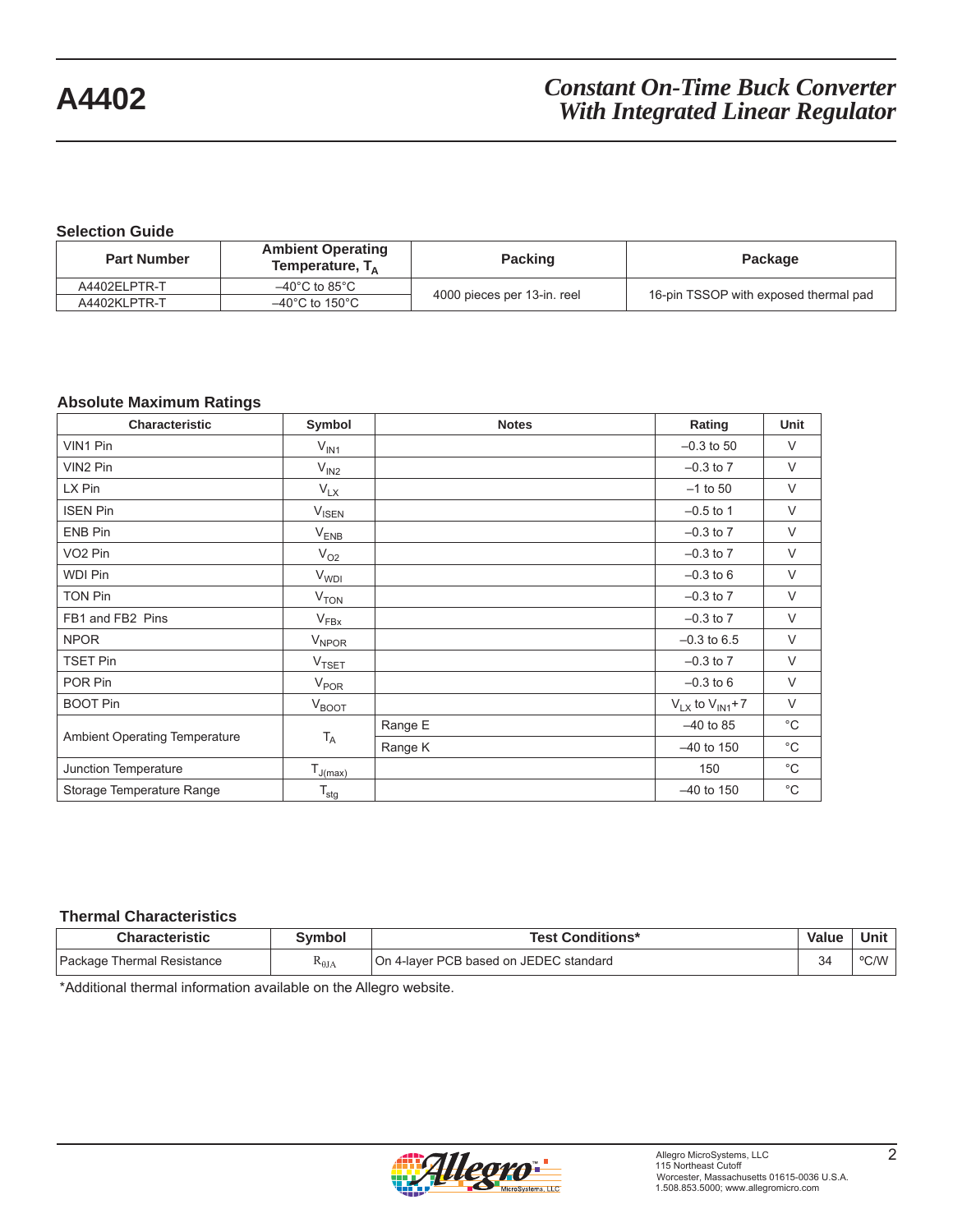

## **Functional Block Diagram**

#### **Terminal List Table**

#### **Pin-out Diagram**

| TON <sub>1</sub><br>GND $\sqrt{2}$<br>FB <sub>2</sub> $\sqrt{3}$<br>VIN <sub>2</sub><br>VO2<br>$\overline{5}$<br>$WDI$ 6<br>TSET <sub>[7</sub><br>$NPOR$ <sup>8</sup> | PAD | $16$ ENB<br>$15$ VIN1<br>GND<br><b>LX</b><br>1 воот<br><b>ISEN</b><br>POR<br>FB1 |
|-----------------------------------------------------------------------------------------------------------------------------------------------------------------------|-----|----------------------------------------------------------------------------------|
|-----------------------------------------------------------------------------------------------------------------------------------------------------------------------|-----|----------------------------------------------------------------------------------|

| <b>Number</b>  | <b>Name</b>      | <b>Function</b>                                                                                 |
|----------------|------------------|-------------------------------------------------------------------------------------------------|
| 1              | <b>TON</b>       | On time setting terminal                                                                        |
| $\overline{2}$ | <b>GND</b>       | Ground                                                                                          |
| 3              | FB <sub>2</sub>  | Feedback for VLIN                                                                               |
| 4              | VIN <sub>2</sub> | Input voltage 2                                                                                 |
| 5              | VO <sub>2</sub>  | Regulator 2 output                                                                              |
| 6              | <b>WDI</b>       | Watchdog input                                                                                  |
| 7              | TSET             | Soft start and watchdog timing capacitor terminal                                               |
| 8              | <b>NPOR</b>      | Fault output                                                                                    |
| 9              | FB1              | Feedback for V <sub>SW</sub>                                                                    |
| 10             | <b>POR</b>       | POR delay                                                                                       |
| 11             | <b>ISEN</b>      | Current sense, limit setting for switching regulator, connect to GND<br>through series resistor |
| 12             | <b>BOOT</b>      | Boot node for LX                                                                                |
| 13             | LX.              | Switching regulator output                                                                      |
| 14             | <b>GND</b>       | Ground                                                                                          |
| 15             | VIN <sub>1</sub> | Input voltage 1                                                                                 |
| 16             | <b>ENB</b>       | Enable input                                                                                    |
|                | <b>PAD</b>       | Exposed thermal pad                                                                             |

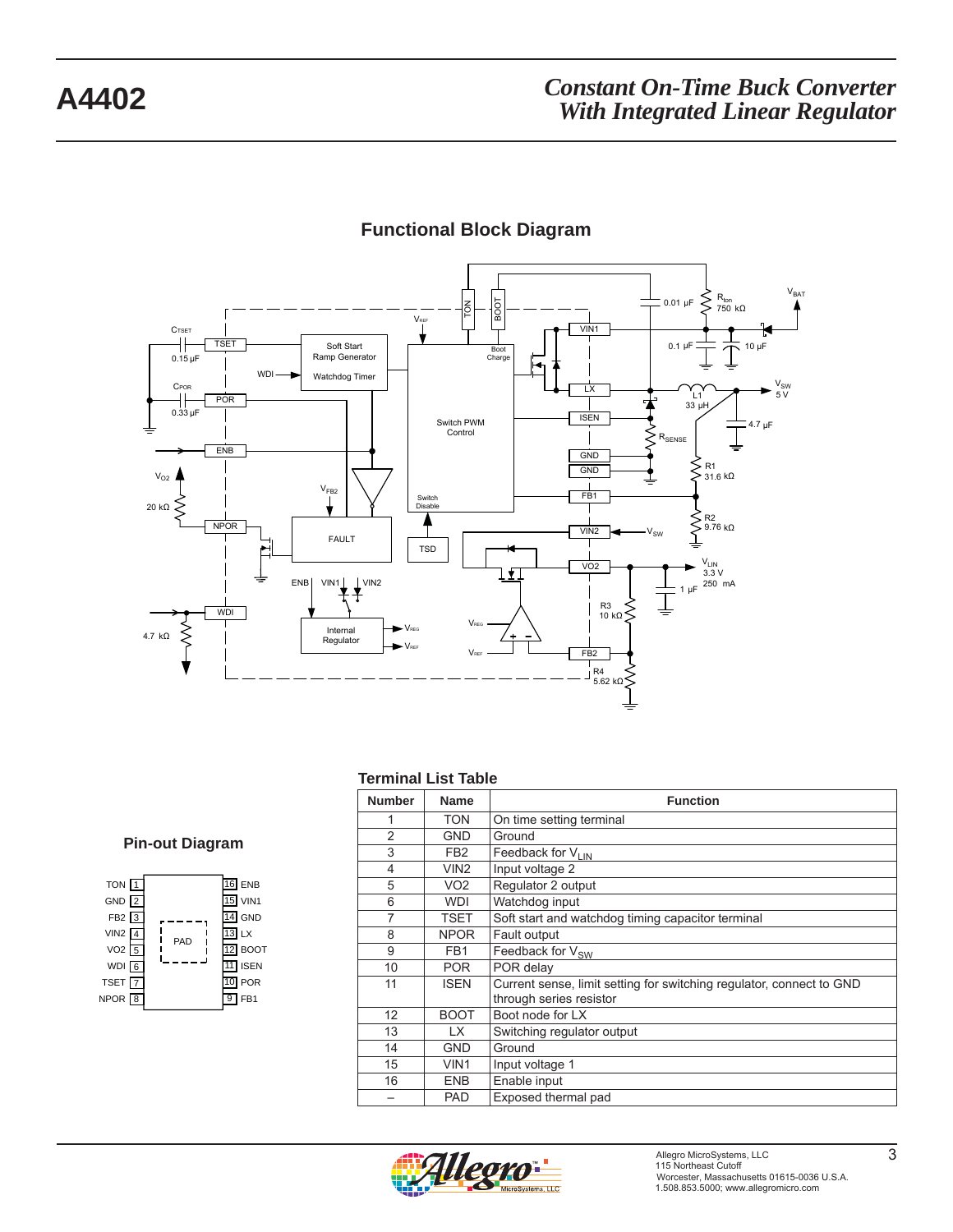#### ELECTRICAL CHARACTERISTICS<sup>1</sup> valid for Temperature Range E version at T<sub>J</sub> = 25°C and for Temperature Range K version at T<sub>J</sub> = –40°C to 150°C, V<sub>IN1</sub> = 6 to 50 V (unless otherwise noted)

| <b>Characteristics</b>                                    | Symbol                      | <b>Test Conditions</b>                                                                                   | Min.                     | Typ.                     | Max.                     | Unit         |
|-----------------------------------------------------------|-----------------------------|----------------------------------------------------------------------------------------------------------|--------------------------|--------------------------|--------------------------|--------------|
|                                                           |                             | ENB = 5 V, $I_{OUT} = I_{SW} + I_{LIN} = 0$ mA, 13.5 V < V <sub>IN1</sub> < 50 V                         | $\mathbf{1}$             |                          | 6                        | mA           |
| Supply Quiescent Current<br>$I_{IN(Q)}$                   |                             | ENB = 0 V, 13.5 V <v<sub>IN1 &lt; 18V, <math>I_{OUT} = I_{SW} + I_{LIN} = 0</math> mA</v<sub>            | $\overline{\phantom{m}}$ | $\overline{\phantom{0}}$ | $\mathbf{1}$             | μA           |
| <b>ENB Logic Input Voltage</b>                            | $\mathsf{V}_{\mathsf{ENB}}$ | $V_{ENB}$ rising                                                                                         | 2.0                      | 2.28                     | 2.56                     | V            |
| <b>ENB Hysteresis</b>                                     | $V_{ENBHYS}$                |                                                                                                          | $\overline{\phantom{0}}$ | 100                      | $\overline{\phantom{0}}$ | mV           |
|                                                           |                             | High input level, $V_{ENB} = 3 V$                                                                        | $\qquad \qquad -$        | $\overline{\phantom{0}}$ | 100                      | μA           |
| ENB Logic Input Current <sup>2</sup>                      | $I_{ENB}$                   | Low input level, $V_{ENB}$ < 0.4 V                                                                       | $-2$                     | $\overline{\phantom{0}}$ | 2                        | μA           |
| <b>Linear Regulator</b>                                   |                             |                                                                                                          |                          |                          |                          |              |
| Feedback Voltage                                          | V <sub>FB2</sub>            | 1 mA < $I_{O2}$ < 250 mA, 3.3 V < $V_{IN2}$ < 5 V                                                        | 1.156                    | 1.180                    | 1.204                    | V            |
| V <sub>O2</sub> Undervoltage Lockout<br>Threshold         | V <sub>O2UVLO</sub>         | V <sub>O2</sub> rising based on FB voltage                                                               | 0.896                    | 0.944                    | 0.990                    | V            |
| V <sub>O2</sub> Undervoltage Lockout<br><b>Hysteresis</b> | V <sub>O2UVHYS</sub>        |                                                                                                          | 30                       | 50                       | 70                       | mV           |
| Feedback Input Bias Current <sup>2</sup>                  | $I_{FB2}$                   |                                                                                                          | $-100$                   | 100                      | 400                      | nA           |
| <b>Current Limit</b>                                      | $I_{O2}$                    |                                                                                                          | 250                      |                          | 350                      | mA           |
| <b>Switching Regulator</b>                                |                             |                                                                                                          |                          |                          |                          |              |
| Feedback Voltage                                          | $V_{FB1}$                   | $I_{\text{OUT}} = I_{\text{SW}} + I_{\text{LIN}} = 1 \text{ mA}$ to 1.0 A, 8 V < V <sub>IN1</sub> < 18 V | 1.139                    | 1.180                    | 1.221                    | V            |
| Feedback Input Bias Current                               | $I_{FB1}$                   | $V_{IN1} = 6 V$                                                                                          | $-400$                   | $-100$                   | 100                      | nA           |
| Switcher On Time                                          | $t_{on}$                    | $V_{\text{IN1}}$ = 19.25 V, R <sub>ton</sub> = 750 k $\Omega$                                            | 450                      | 640                      | 830                      | ns           |
|                                                           |                             | $V_{\text{IN1}}$ = 13.5 V, R <sub>ton</sub> = 750 k $\Omega$                                             | 165                      | 230                      | 300                      | ns           |
|                                                           |                             | $V_{IN1}$ = 8 V, R <sub>ton</sub> = 750 k $\Omega$                                                       | 1050                     | 1480                     | 1925                     | ns           |
| t <sub>on</sub> Low Voltage Threshold                     | $V_{PL}$                    | $V_{IN1}$ rising                                                                                         | 8.1                      | 9                        | 9.9                      | V            |
| t <sub>on</sub> High Voltage Threshold                    | $V_{PH}$                    | $V_{IN1}$ rising                                                                                         | 15.75                    | 17.5                     | 19.25                    | V            |
| <b>Changeover Hysteresis</b>                              | $V_{HYS}$                   |                                                                                                          | $\overline{\phantom{0}}$ | 250                      | $\qquad \qquad -$        | mV           |
| Minimum On-time                                           | t <sub>onmin</sub>          |                                                                                                          | 80                       | $\overline{\phantom{0}}$ | $\qquad \qquad -$        | ns           |
| Minimum Off-time                                          | $t_{\text{offmin}}$         |                                                                                                          | 130                      | $\overline{\phantom{0}}$ | $\qquad \qquad -$        | ns           |
| <b>Buck Switch On-Resistance</b>                          |                             | $T_J = 25^{\circ}C$ , $I_{LOAD} = 1$ A                                                                   | $\qquad \qquad -$        | 400                      | $\qquad \qquad -$        | $m\Omega$    |
|                                                           | $R_{DS(on)}$                | $T_J = 125^{\circ}C$ , $I_{LOAD} = 1$ A                                                                  | $\overline{\phantom{0}}$ | 650                      | $\qquad \qquad -$        | $m\Omega$    |
| <b>ISEN Voltage</b>                                       | <b>V<sub>ISEN</sub></b>     |                                                                                                          | $-150$                   | $-250$                   | $-350$                   | mV           |
| Valley Current Limit Threshold                            |                             | $R_{\text{SENSE}} = 0.27 \Omega$                                                                         | $\qquad \qquad -$        | 740                      | $\overline{\phantom{0}}$ | mA           |
|                                                           | $I_{\text{lim}}$            | $6 V < V_{IN1} < 8 V$                                                                                    | $\qquad \qquad -$        | $\overline{\phantom{0}}$ | 550                      | mA           |
| <b>Protection Circuitry</b>                               |                             |                                                                                                          |                          |                          |                          |              |
| NPOR Output Voltage                                       | $V_{NPOR}$                  | $I_{NPOR}$ = 1 mA                                                                                        | $\overline{\phantom{0}}$ | $\overline{\phantom{0}}$ | 400                      | mV           |
| <b>NPOR Leakage Current</b>                               | $I_{NPOR}$                  | $V_{NPOR}$ = 5.5 V                                                                                       | $\overline{\phantom{0}}$ | $\overline{\phantom{0}}$ | 1.5                      | μA           |
| <b>NPOR Reset</b>                                         | <b>VNPORRESET</b>           | 20 kΩ pullup connected to VOUT2                                                                          | $\overline{\phantom{0}}$ |                          | 0.7                      | $\vee$       |
| <b>Thermal Shutdown Threshold</b>                         | $T_{\text{JTSD}}$           | $T_{\rm J}$ rising                                                                                       |                          | 170                      | $\overline{\phantom{0}}$ | °C           |
| Thermal Shutdown Hysteresis                               | <b>T</b> JTSDHYS            |                                                                                                          | $\overline{ }$           | 15                       | $\overline{\phantom{0}}$ | $^{\circ}$ C |

*Continued on the next page…*

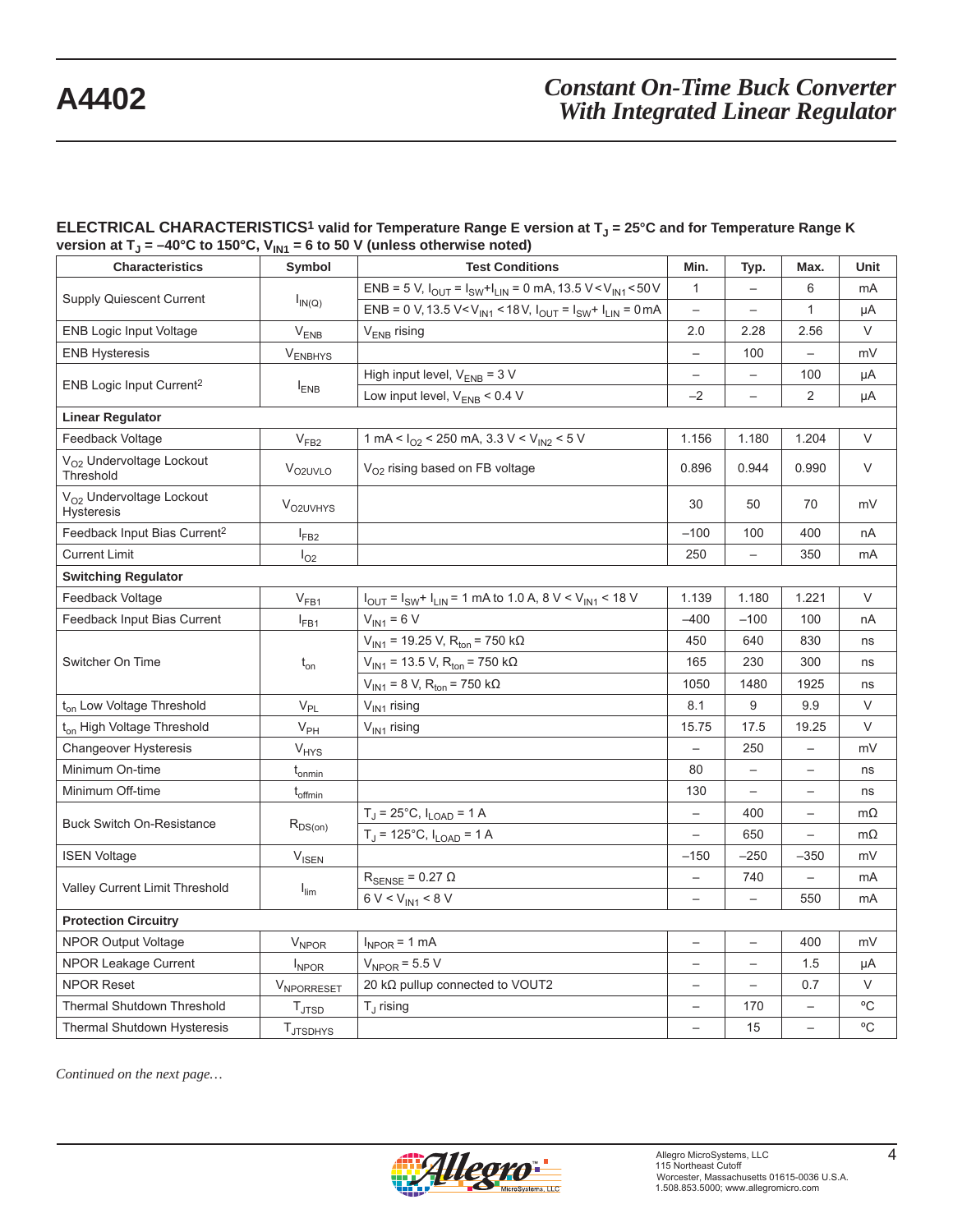#### **ELECTRICAL CHARACTERISTICS<sup>1</sup> (continued) valid for Temperature Range E version at T<sub>J</sub> = 25°C and for Temperature** Range K version at T<sub>J</sub> = –40°C to 150°C, V<sub>IN1</sub> = 6 to 50 V (unless otherwise noted)

| <b>Characteristics</b>               | Symbol              | <b>Test Conditions</b> | Min.                       | Typ.  | Max.                     | Unit |
|--------------------------------------|---------------------|------------------------|----------------------------|-------|--------------------------|------|
| <b>Timing Circuitry</b>              |                     |                        |                            |       |                          |      |
| <b>TSET Current, Watchdog Mode</b>   | <b>ITSETWDI</b>     | $NPOR = high$          |                            | 10    | 14                       | μA   |
| TSET Valley Voltage, Watchdog Mode   | V <sub>TRIP</sub>   |                        |                            | 1.2   | —                        | V    |
| TSET Reset Voltage, Watchdog Mode    | VRESET              |                        |                            | 0.48  |                          | V    |
| <b>WDI Frequency</b>                 | t <sub>WDI</sub>    |                        |                            | —     | 100                      | kHz  |
| <b>WDI Duty Cycle</b>                | DC <sub>WDI</sub>   |                        | 10                         | —     | 90                       | %    |
| <b>WDI Logic Input</b>               | $V_{WDI(0)}$        |                        | $V_{IN2}$ $\times$<br>0.55 |       |                          | V    |
| WDI Logic Input Current <sup>2</sup> | $I_{WDI}$           | $V_{WDI} = 0$ to 5 V   | $-20$                      | < 1.0 | 20                       | μA   |
| <b>WDI Input Hysteresis</b>          | V <sub>WDIHYS</sub> |                        | $\overline{\phantom{0}}$   | 300   | $\overline{\phantom{0}}$ | mV   |
| <b>TSET Current, Soft Start Mode</b> | <sup>I</sup> TSETSS | $NPOR = low$           | 14                         | 20    | 26                       | μA   |
| <b>POR Current</b>                   | <b>POR</b>          |                        | 3.92                       | 5.60  | 7.28                     | μA   |

<sup>1</sup>Temperature Range E version tested at  $T_J = 25^{\circ}$ C with performance from  $-40^{\circ}$ C to 85°C guaranteed by design and characterization.<br><sup>2</sup>For input and output current specifications, negative current is defined as com

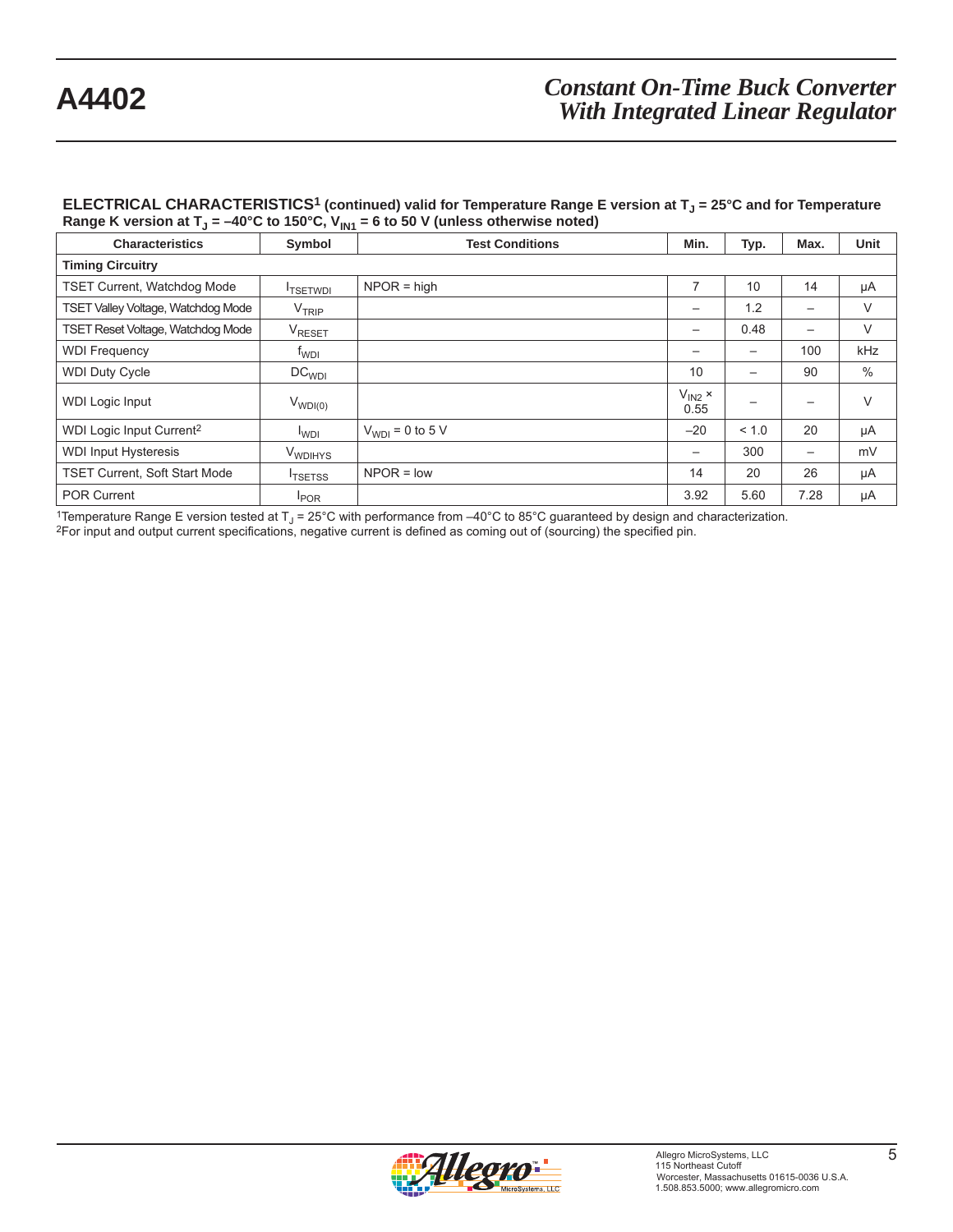



Using VIN1



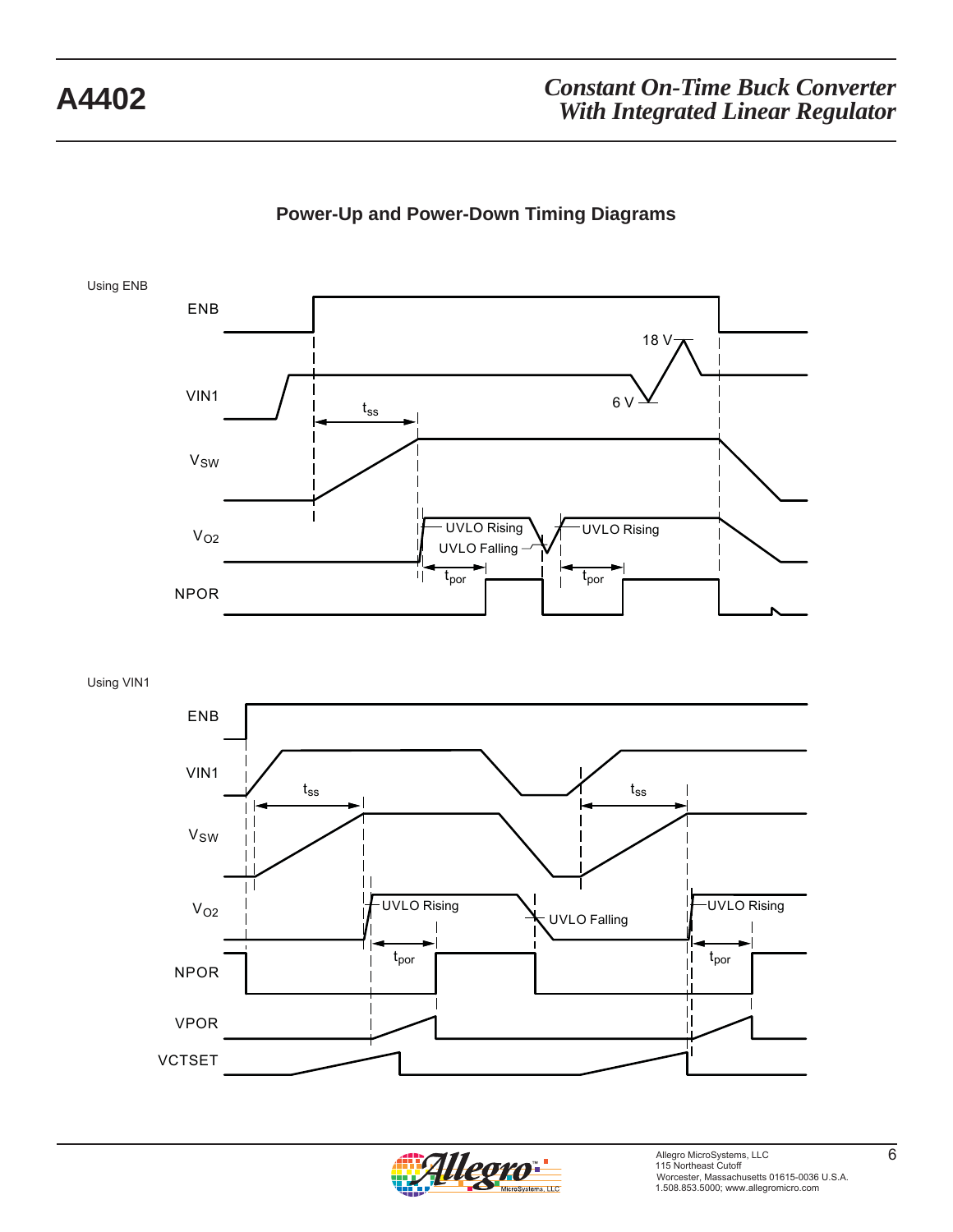# **Watchdog Timing Diagram**



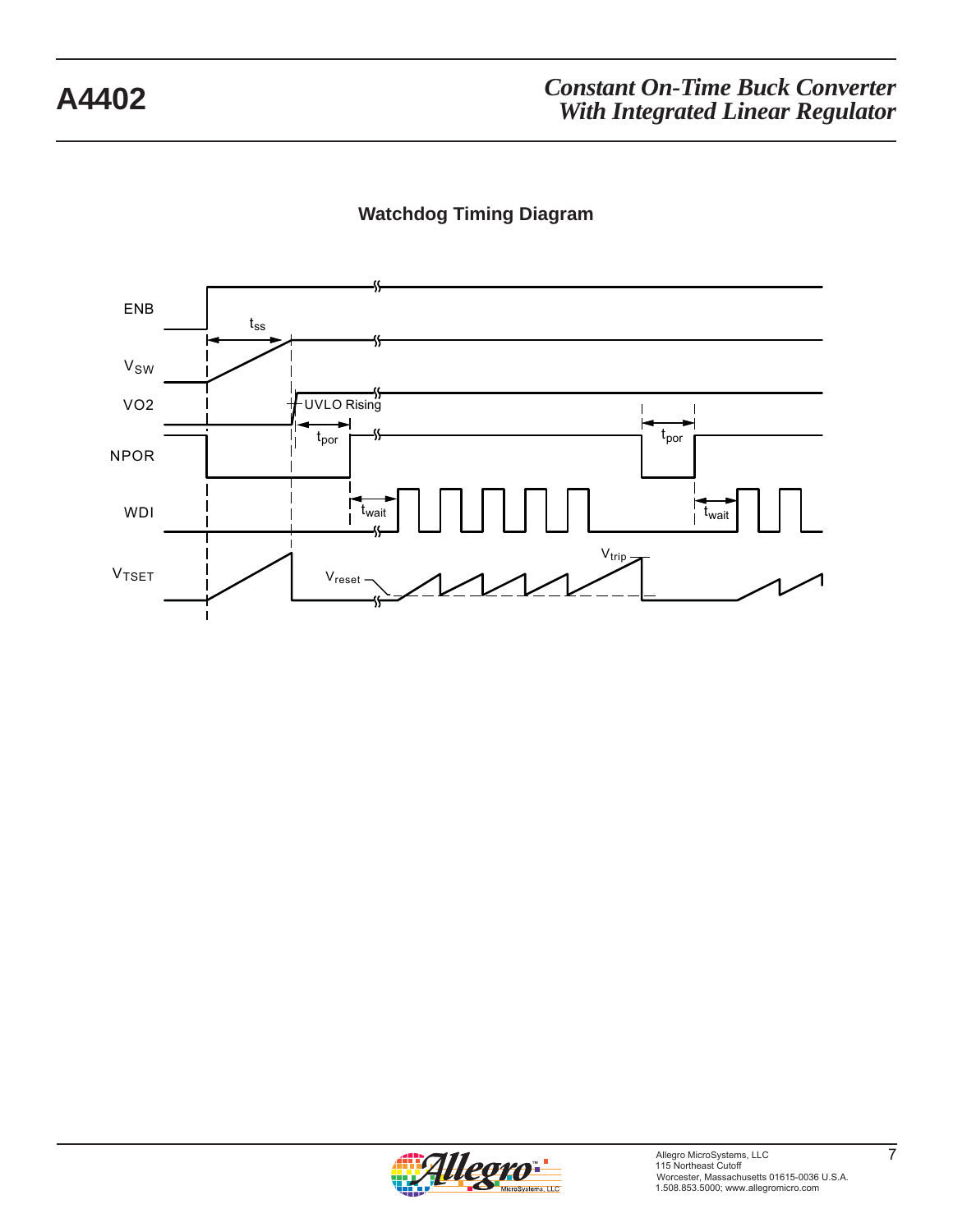### **Functional Description**

**Basic Operation** The A4402 contains a fixed on-time, adjustable voltage buck switching regulator with valley sensing current mode control, and an adjustable linear regulator designed to run off the buck regulator output. The constant on-time converter maintains a constant output frequency because the on-time is inversely proportional to the supply voltage. As the input voltage decreases, the on-time is increased, maintaining a relatively constant period. Valley mode current control allows the converter to achieve very short on-times because current is measured during the off-time.

The device is enabled via the ENB input. When the ENB pin is pulled high, the converter starts-up under the control of an adjustable soft start routine whose ramp time is controlled by an external capacitor.

Under light load conditions, the switch enters pulse-skipping mode to ensure regulation is maintained. This effectively changes the switcher frequency. The frequency also is affected when the switcher is operating in discontinuous mode. In order to maintain a wide input voltage range, the switcher period is extended when either the minimum off-time at low  $V_{\text{IN1}}$ , is reached or the minimum on-time at high  $V_{IN1}$ .

**Switcher Overcurrent Protection** The converter utilizes pulse-by-pulse valley current limiting, which operates when the current through the sense resistor rises to  $V_{\text{ISEN}}$ . During an overload condition, the switch is turned on for a period determined by the constant on-time circuitry. The switch off-time is extended until the current decays to the current limit value set by the selection of the sense resistor, at which point the switch turns on again. Because no slope compensation is required in this control scheme, the current limit is maintained at a reasonably constant level across the input voltage range.

Figure 1 illustrates how the current is limited during an overload condition. The current decay (period with switch off) is proportional to the output voltage. As the overload is increased, the output voltage tends to decrease and the switching period increases.

**VIN1 and VIN2** VIN1 is a high voltage input, designed to withstand 50 V. Bulk capacitance of at least 10 μF should be used to decouple input supply VIN1. The VIN2 input is used to supply the linear regulator and should be connected directly to the output of the switching regulator when the target for the  $V_{SW}$  voltage is between 3 and 5.5 V. For voltages outside of that range, the bias

supply for the IC is taken from VIN1 directly and affects overall efficiency.

For applications where the switcher voltage is greater than 5 V, a second supply between 3 and 5.5 V can be used to supply VIN2 bias current and the linear regulator. Note that the current into the VIN2 supply must supply both the  $i_{dd}$  bias current and any current load on the linear regulator.

**Output Voltage Selection** The output voltage on each of the two regulators is set by a voltage divider off the regulator output, as follows:

$$
V_{SW} = V_{FB1} \left( \frac{R1 + R2}{R2} \right) , \qquad (1)
$$
  

$$
V_{LIN} = V_{FB2} \left( \frac{R3 + R4}{R4} \right) . \qquad (2)
$$

In order to maintain accuracy on the regulators the equivalent impedance on the FB node (R1 parallel with R2) should be approximately 10 kΩ.

Inductor current operating at maximum load





Figure 1. Current limiting during overload

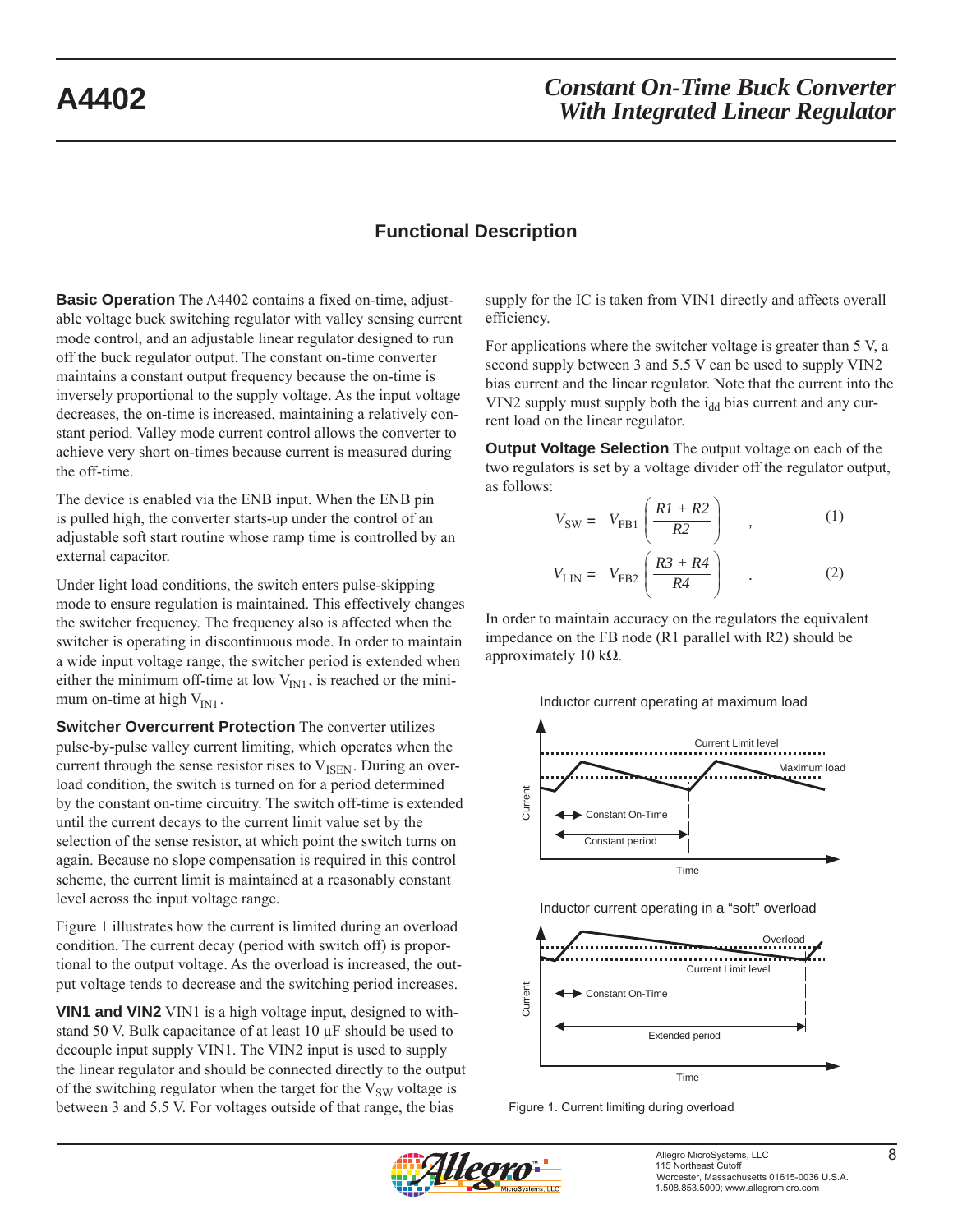**FB** Both output regulators use a resistive feedback network to set the output voltage. To prevent introducing noise into the FB network it is important to keep the total impedance of the FB nodes low enough to prevent noise injection. For commercial applications it is recommended that the impedances on the FB nodes are less than 50 kΩ. For automotive applications it is recommended that the total impedance of the FB nodes is less than 25 kΩ.

**TSET** The TSET pin serves a dual function by controlling the timing for both the soft start ramp and the WDI input. The current sourced from the TSET pin is dependant on the state of NPOR.

There are two formulas for calculating the time constants.  $C_{TSET}$ must be selected so that both the WDI frequency and soft start requirements are met. The formulas for calculating WDI and soft start timing are:

$$
t_{\text{WDI}} = 7.2 \times 9.6 \times 10^4 \times C_{\text{TSET}}
$$
, and (3)

$$
t_{\rm SS} = 6.0 \times 6.0 \times 10^4 \times C_{\rm TSET} \quad , \tag{4}
$$

where  $C_{TSET}$  is the value of the capacitor and the results,  $t_x$ , are in s.

**Watchdog** The WDI input is used to monitor the state of a DSP or microcontroller. A constant current is driven into the capacitor on TSET, causing the voltage on the TSET pin to ramp upward until, at each rising edge on the WDI input, the ramp is pulled down to  $V_{RESET}$ . If no edge is seen on the WDI pin before the ramp reaches  $V_{TRIP}$ , the NPOR pin is pulled low.

The watchdog timer is not activated until the WDI input sees one rising edge. If the watchdog timer is not going to be used, the WDI pin should be pulled to ground with a 4.7 k $\Omega$  resistor.

**Soft Start** During soft start, an internal ramp generator and the external capacitor on TSET are used to ramp the output voltage in a controlled fashion. This reduces the demand on the external power supply by limiting the current that charges the output capacitor and any DC load at startup. Either of the following conditions are required to trigger a soft start:

- ENB pin input rising edge
- Reset of a TSD event

When a soft start event occurs, VO2 is held in the off state until the soft start ramp timer expires. Then the regulator will power

up normally. Refer to timing diagrams for details.

**BOOT** A bootstrap capacitor is used to provide adequate charge to the NMOS switch. The boot capacitor is referenced to LX and supplies the gate drive with a voltage larger than the supply voltage. The size of the capacitor must be 0.01 μF, X7R type, and rated for at least 25 V.

**TON** A resistor from the TON input to VIN1 sets the on-time of the converter for a given input voltage. The formula to calculate the on-time,  $t_{ON}$  (ns), is:

$$
t_{\rm ON} = \frac{R_{\rm TON}}{V_{\rm IN1}} \times 3.12 \times 10^{-12} + 60 \times 10^{-9}
$$
 (5)

When the supply voltage is between 9 and 17.5 V, the switcher period remains constant, at a level based on the selected value of  $R_{\text{ton}}$ . At voltages lower than 9 V and higher than 17.5 V, the period is reduced by a factor of 3.5.

If a constant period is desired over varying input voltages, it is important to select an on-time that under worst case conditions will not exceed the minimum off-time or minimum on-time of the converter. For reasonable input voltage ranges, the period of the converter can be held constant, resulting in a constant operating frequency over the input supply range.

More information on how to choose  $R_{\text{ton}}$  can be found in the Application Information section.

**ISEN** The sense input is used to sense the current in the diode during the off-time cycle. The value for  $R_{\text{SENSE}}$  is obtained by the formula:

$$
R_{\text{SENSE}} = V_{\text{ISEN}} / I_{\text{VALLEY}} \quad , \tag{6}
$$

where  $I_{\text{VALLEY}}$  is the lowest current measured through the induc-

tor during the off-time cycle.

It is recommended that the current sense resistor be sized so that, at peak output current, the voltage on ISEN does not exceed –0.5 V. Because the diode current is measured when the inductor current is at the valley, the average output current is greater than the  $I_{\text{VALU}}$  value. The value for  $I_{\text{VALU}}$  should be:

$$
I_{\text{VALLEY}} = I_{\text{OUT(av)}} - 0.5 I_{\text{RIPPLE}} + \text{K} \quad , \tag{7}
$$

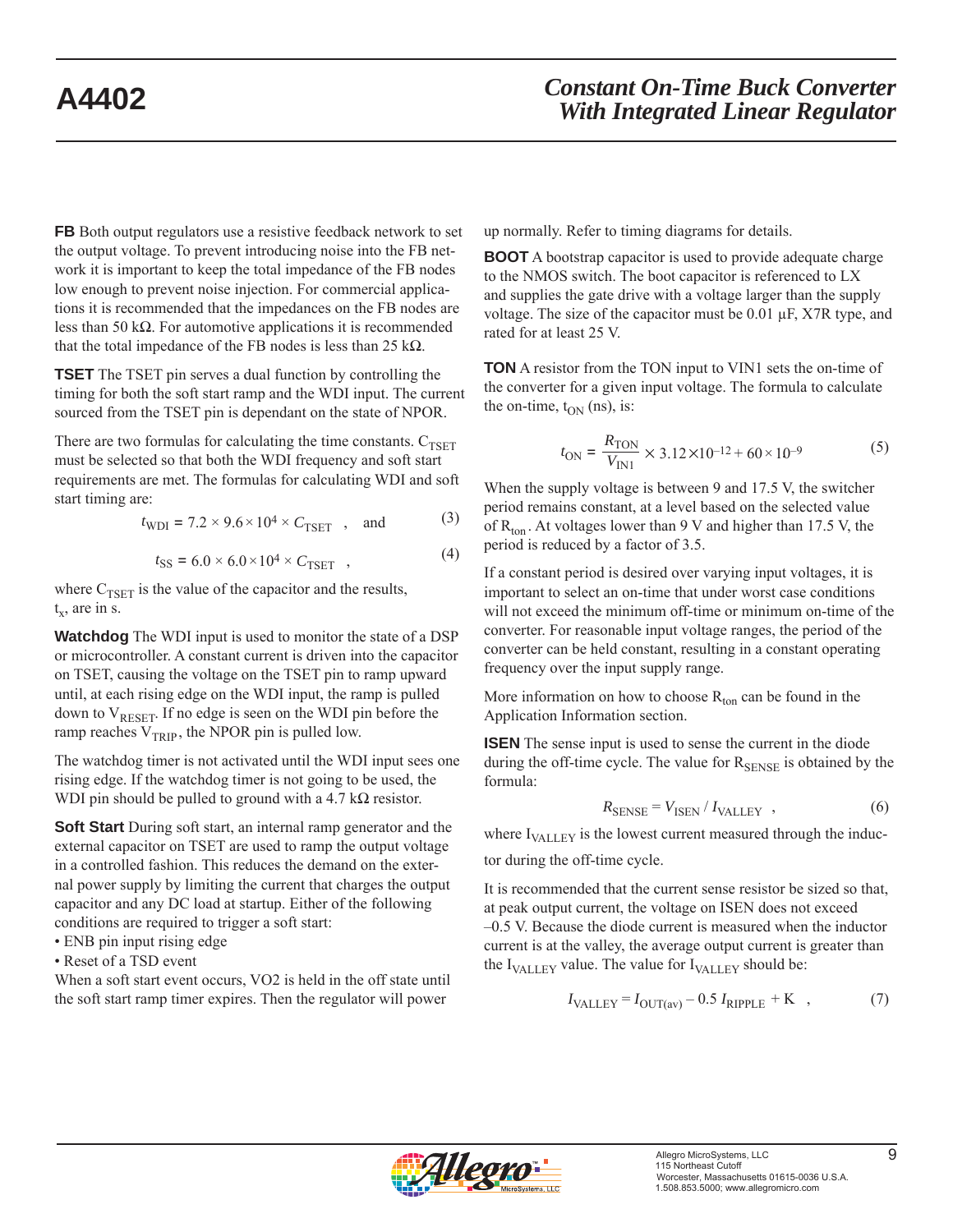where:

 $I_{\text{OUTCav}}$  is the average of both output currents,

 $I_{RIPPI,E}$  is the inductor ripple current, and

K is a guardband margin. The peak current in the switch is then:

$$
I_{\text{PEAK}} = I_{\text{VALLEY}} + I_{\text{RIPPLE}} \tag{8}
$$

The valley current must be calculated so that, at the worst-case ripple, the converter can still supply the required current to the load. Further information on how to calculate the ripple current is included in the Application Information section.

**ENB** An active high input enables the device. When set low, the device enters sleep mode; all internal circuitry is disabled, and the part draws a maximum of 1 μA.

**Thermal Shutdown** When the device junction temperature,  $T<sub>I</sub>$ , is sensed to be at  $T_{\text{ITSD}}$ , a thermal shutdown circuit disables the regulator output, protecting the A4402 from damage.

**Power-on Reset Delay** The POR function monitors the  $V_{FB2}$ voltage and provides a signal that can be used to reset a DSP or microcontroller. A POR event is triggered by either of the

following conditions:

 $\cdot$  V<sub>FB2</sub> falls below its UVLO threshold. This occurs if the current limit on either regulator is exceeded, or if the switcher voltage falls due to TSD.

• After a rising edge on the WDI input, the voltage on TSET reaches  $V_{TRIP}$ .

An open drain output, through the NPOR pin, is provided to signal a POR event to the DSP or microcontroller. The reset occurs after an adjustable delay, t<sub>POR</sub>, set by an external capacitor connected to the POR pin. The value of  $t_{POR}$  is calculated using the following formula:

$$
t_{\rm POR} = 214 \times 10^3 \times C_{\rm POR} \tag{9}
$$

where  $C_{POR}$  is the value of the POR capacitor in farads, and t<sub>POR</sub> is the POR time in seconds.

**Shutdown** The buck regulator will shutdown if one of the following conditions is present:

- TSD
- ENB falling edge

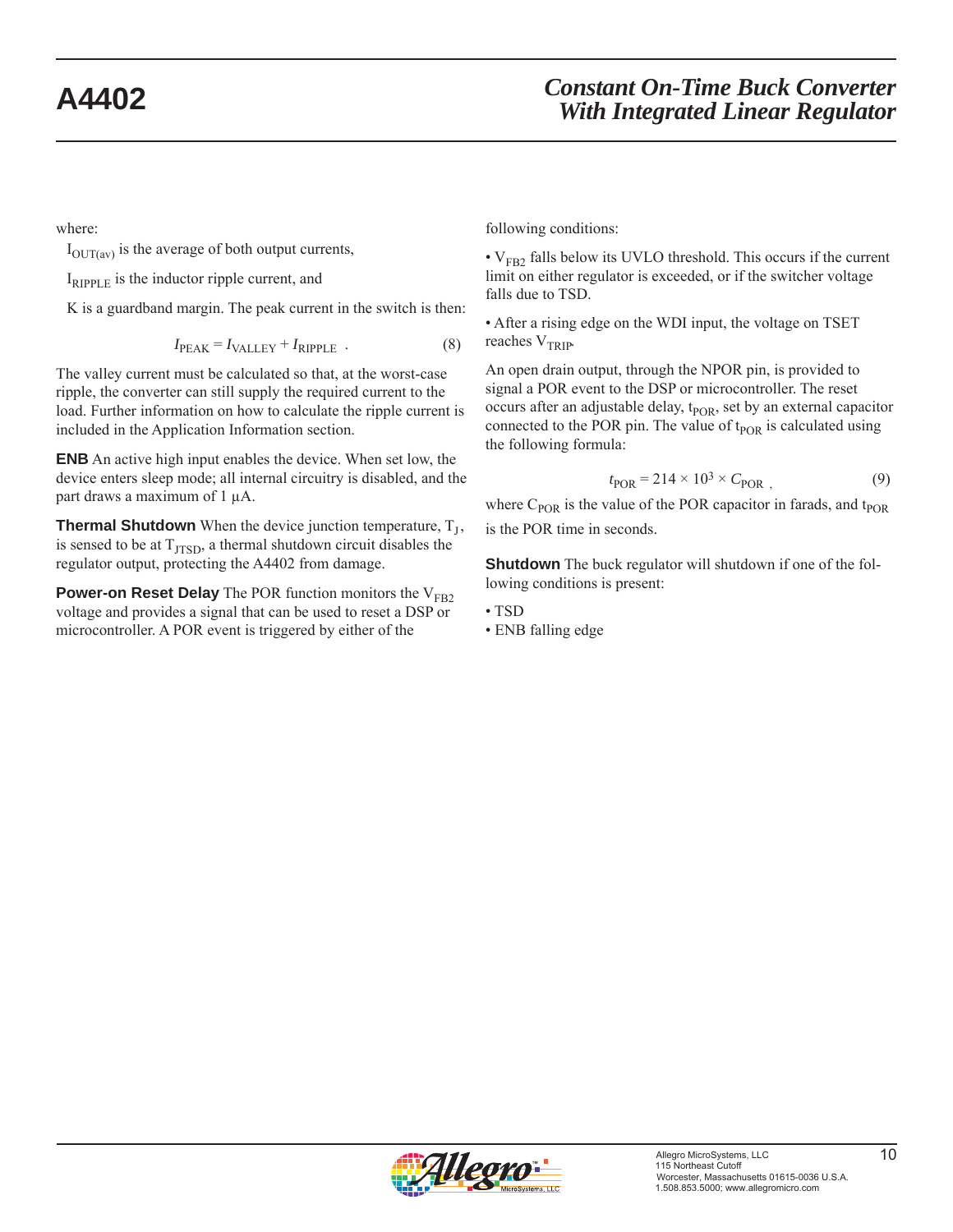### **Application Information**

**Switcher On-Time and Switching Frequency** In order for the switcher to maintain regulation, the energy that is transferred to the inductor during the on-time must be transferred to the output capacitor during the off-time. This relationship must be maintained for stable operation and governs the fundamental operation of a switching regulator. Each component along the current path changes the voltage across the inductor and therefore the energy that is transferred during each cycle. Summing the voltage from  $V_{IN}$  to  $V_{OUT}$  during each cycle gives a relationship of the voltage across the inductor during the on-time and during the off-time. These terms are represented as  $V_{ON}$  and  $V_{OFF}$ .

Given a target operating frequency, represent  $t_{ON}$  as:

$$
t_{\rm ON} = T \times D \tag{10}
$$

where T equals  $1/f_{SW}$ , and D is the duty cycle.

Duty cycle can be represented as the voltage across the inductor during the off-time, divided by the total voltage of the off-time and on-time:

$$
D = V_{\text{OFF}} / (V_{\text{OFF}} + V_{\text{ON}})
$$
 (11)

Next, determine the voltage drops during the on cycle and the off cycle. Figure 2 shows the current path during the on-time and off-time.

Creating voltage summation during each cycle will give equations to represent  $V_{ON}$  and  $V_{OFF}$ :

$$
V_{\text{ON}} = V_{\text{IN}} - V_{\text{OUT}} - (I_{\text{OUT}} \times R_{\text{L}}) - (R_{\text{DS}} \times I_{\text{OUT}}) \tag{12}
$$

$$
V_{\text{OFF}} = V_{\text{OUT}} + (I_{\text{OUT}} \times R_{\text{L}}) + V_{\text{f}} + (R_{\text{S}} \times I_{\text{OUT}}) \tag{13}
$$

Now substituting  $V_{ON}$  and  $V_{OFF}$  into equation 11 gives a complete formula for duty cycle as it relates to the voltage across the inductor:

$$
D = \frac{V_{\text{OUT}} \times (I_{\text{OUT}} \times R_{\text{L}}) + V_{\text{f}} + (R_{\text{S}} \times I_{\text{OUT}})}{V_{\text{OUT}} + (I_{\text{OUT}} \times R_{\text{L}}) + V_{\text{f}} + (R_{\text{S}} \times I_{\text{OUT}}) + V_{\text{IV}} - V_{\text{OUT}} - (I_{\text{OUT}} \times R_{\text{L}}) - (R_{\text{DS}} + I_{\text{OUT}})}\tag{14}
$$

The effects of the voltage drop across the inductor resistance and trace resistance do have an effect on the switching frequency. However, the frequency variation due to these factors is small and is covered in the variation of the switcher period,  $T_{SW}$ , which is  $\pm 25\%$  of the target. Removing these current-dependent terms simplifies the equation:

$$
D = \frac{V_{\text{OUT}} + V_{\text{f}} + (R_{\text{S}} \times I_{\text{OUT}})}{V_{\text{OUT}} + V_{\text{f}} + (R_{\text{S}} \times I_{\text{OUT}}) + V_{\text{IN}} - V_{\text{OUT}} - (R_{\text{DS}} \times I_{\text{OUT}})}\tag{15}
$$

Further simplification and grouping of terms yields:

$$
D = \frac{V_{\text{OUT}} + V_{\text{f}} + (R_{\text{S}} \times I_{\text{OUT}})}{V_{\text{IN}} + V_{\text{f}} + (R_{\text{S}} \times I_{\text{OUT}}) - (R_{\text{DS}} \times I_{\text{OUT}})}\tag{16}
$$

Substitute this simplified expression for duty cycle back into equation 10. The following formula results in the on-time, given a target switching frequency:

$$
t_{\rm ON} = \frac{1}{f_{\rm SW}} \left( \frac{V_{\rm OUT} + V_{\rm f} + (R_{\rm S} \times I_{\rm OUT})}{V_{\rm IN} + V_{\rm f} + (R_{\rm S} \times I_{\rm OUT}) - (R_{\rm DS} \times I_{\rm OUT})} \right) \tag{17}
$$

The formulas above describe how  $t_{ON}$  changes based on input and load conditions. Because load changes are minimal, and the output voltage is fixed, the dominant factor that effects on-time is the input voltage. The converter is able to maintain a constant period over a varying supply voltage because the on-time is proportional to the input voltage. The current into the TON terminal is derived from a resistor tied to VIN1, which sets the on-time proportional to the supply voltage. Selecting the resistor value, based on the  $t_{ON}$  calculated above, is done using the following formula:

$$
R_{\text{TON}} = \frac{(t_{\text{ON}} - 60 \times 10^{-9}) \times V_{\text{IN}}}{3.12 \times 10^{-12}}
$$
(18)

After the resistor is selected and a suitable  $t_{ON}$  is found, it must be demonstrated that  $t_{ON}$  does not, under worst-case conditions,



Figure 2. Current limiting during overload

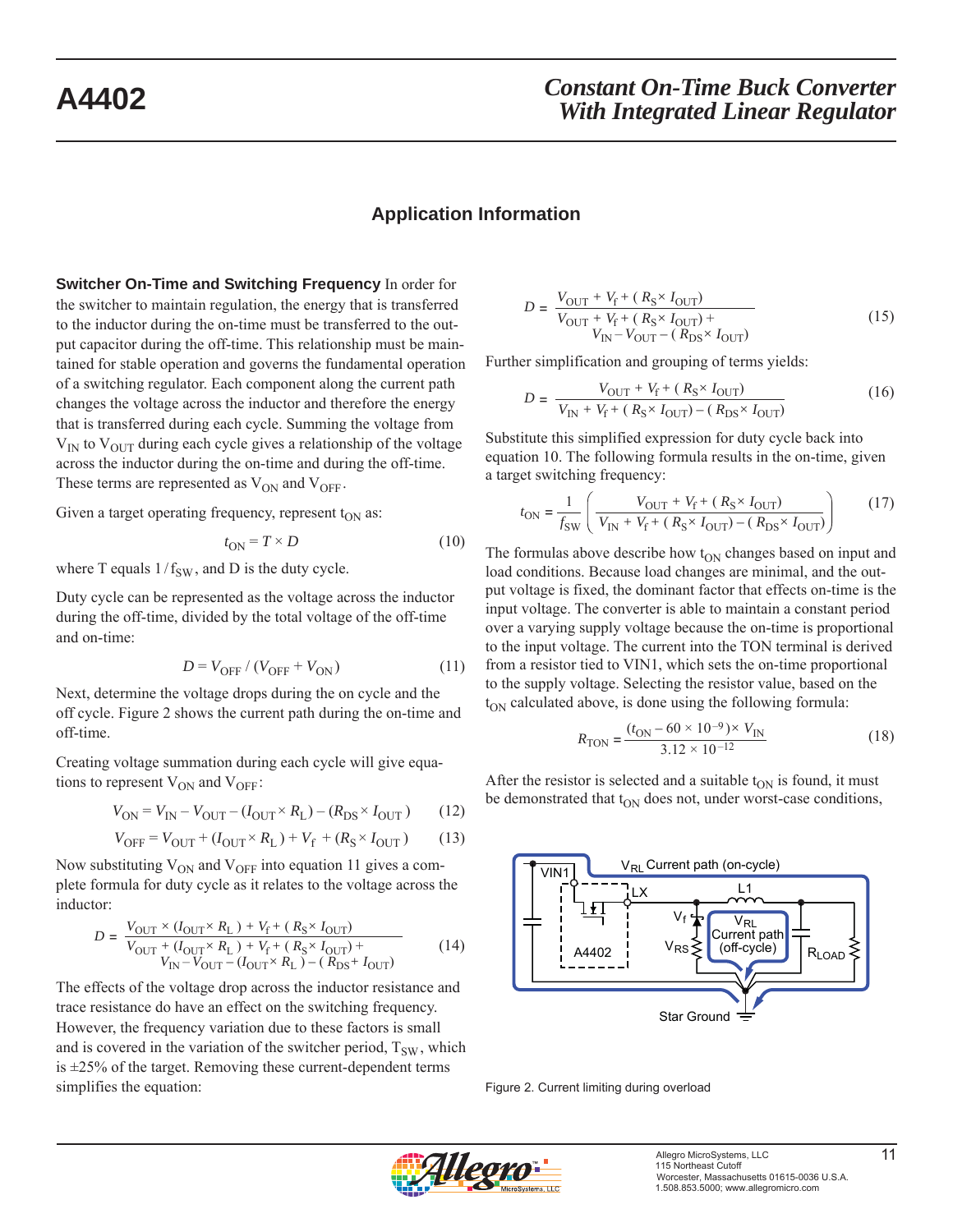exceed the minimum on-time or minimum off-time of the converter. The minimum on-time occurs at maximum input voltage and minimum load. The maximum off-time occurs at minimum supply voltage and maximum load. For supply voltages below 9.5 V and above 17 V, refer to the Low and High Voltage Operation section.

**Low and High Voltage Operation** The converter can run at very low input voltages. With a 5 V output, the minimum input supply can be as low as 6 V. When operating at high frequencies, the on-time of the converter must be very short because the available period is short. At high input voltages the converter must maintain very short on-times, while at low input voltages the converter must maintain long off-times. Rather than limit the supply voltage range, the converter solves this problem by automatically increasing the period by a factor of 3.5. With the period extended, the converter will not violate the minimum on-time or off-time. If the input voltage is between 9.5 V and 17 V, the converter will maintain a constant period. When calculating worst-case on-times and off-times, make sure to use the multiplier if the supply voltage is between those values.

When operating at voltages below 8 V, additional care must be taken when selecting the inductor and diode. At low voltages the maximum current may be limited due to the IR drops in the current path. When selecting external components for low voltage operation, the IR drops must be considered when determining on-time, so the complete formula should be used to make sure the converter does not violate the timing specification.

**Inductor Selection** Choosing the right inductor is critical to the correct operation of the switcher. The converter is capable of running at frequencies above 2 MHz. This makes it possible to use small inductor values, which reduces cost and board area.

The inductor value is what determines the ripple current. It is important to size the inductor so that under worst-case conditions  $I_{\text{VALU}}$  equals  $I_{\text{AV}}$  minus half the ripple current plus reasonable margin. If the ripple current is too large, the converter will be current limited. Typically peak-to-peak ripple current should be limited to 20% to 25% of the maximum average load current.

Worst-case ripple current occurs at maximum supply voltage. After calculating the duty cycle, DC, for this condition, the ripple current can be calculated. First to calculate DC:

$$
DC = \frac{V_{SW} + V_f + (R_{\text{SENSE}} \times I_{\text{PEAK}})}{V_{\text{IN1}}(\text{max}) + V_f + (R_{\text{SENSE}} \times I_{\text{PEAK}})} \tag{19}
$$

Using the duty cycle, a ripple current can be calculated using the following formula:

$$
L = \frac{V_{\text{IN1}} - V_{\text{OUT}}}{I_{\text{RIPPLE}}} \times \text{DC} \times \frac{1}{f_{\text{SW}}(\text{min})} \tag{20}
$$

where  $I_{RIPPLE}$  is 25% of the maximum load current, and  $f_{SW}(min)$ is the minimum switching frequency (nominal frequency minus 25%). For the example used above, a 1 A converter with a supply voltage of 13.5 V was the design objective. The supply voltage can vary by  $\pm 10\%$ . The output voltage is 5 V, V<sub>f</sub> is 0.5 V, V<sub>SENSE</sub> is 0.15, and the desired frequency is 2.0 MHz. The duty cycle is calculated to be 36.45%. The worst-case frequency is 2 MHz minus 20% or 1.6 MHz. Using these numbers in the above formula shows that the minimum inductance for this converter is 9.6 μH.

**Output Capacitor** The converter is designed to operate with a low-value ceramic output capacitor. When choosing a ceramic capacitor, make sure the rated voltage is at least 3 times the maximum output voltage of the converter. This is because the capacitance of a ceramic decreases as they operate closer to their rated voltage. It is recommended that the output be decoupled with a 10 μF, X7R ceramic capacitor. Larger capacitance may be required on the outputs if load surges dramatically influence the output voltage.

Output ripple is determined by the output capacitance and the effects of ESR and ESL can be ignored assuming recommended layout techniques are followed. The output voltage ripple is approximated by:

$$
V_{\text{RIPPLE}} = \frac{I_{\text{RIPPLE}}}{4 \times f_{\text{SW}} \times C_{\text{OUT}}}
$$
 (21)

**Input Capacitor** The value of the input capacitance affects the amount of current ripple on the input. This current ripple is usually the source of supply side EMI. The amount of interference depends on the impedance from the input capacitor and the bulk capacitance located on the supply bus. Adding a small value,  $0.1 \mu$ F, ceramic capacitor as close to the input supply pin as possible can reduce EMI effects. The small capacitor will help reduce high frequency transient currents on the supply line. If further filtering is needed it, is recommended that two ceramic capacitors be used in parallel to further reduce emissions.

**Rectification Diode** The diode conducts the current during the off-cycle. A Schottky diode is needed to minimize the forward

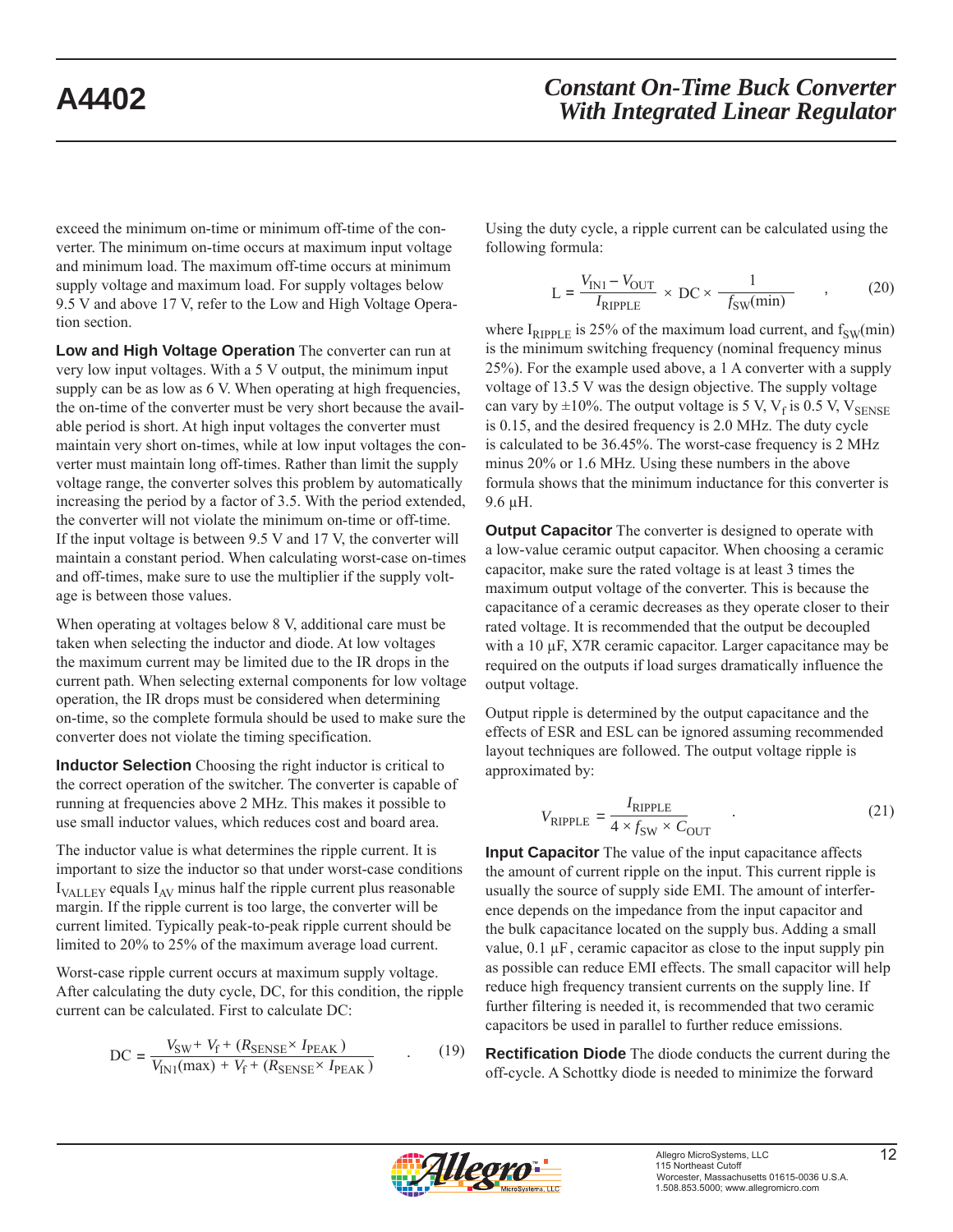drop and switching losses. In order to size the diode correctly, it is necessary to find the average diode conduction current using the formula below:

$$
I_{D(av)} = I_{LOAD} \times (1 - DC(min)) \quad , \tag{22}
$$

where  $DC$  (min) is defined as:

DC (min) = 
$$
\frac{V_{SW} + V_f}{V_{IN1} + V_f}
$$
, (23)

where  $V_{\text{IN1}}$  is the maximum input voltage and  $V_f$  is the maximum forward voltage of the diode.

Average power dissipation in the diode is:

$$
P_{D(\text{diode})} = I_{\text{LOAD(av)}} \times \text{DC(min)} \times V_{\text{f}} \quad , \tag{24}
$$

The power dissipation in the sense resistor must also be considered using I2R and the minimum duty cycle.

**PCB Layout** The board layout has a large impact on the performance of the device. It is important to isolate high current ground returns, to minimize ground bounce that could produce reference errors in the device. The method used to isolate power ground from noise sensitive circuitry is to use a star ground. This approach makes sure the high current components such as the input capacitor, output capacitor, and diode have very low impedance paths to each other. Figure 3 illustrates the technique.

The ground from each of the components should be very close to each other and be connected on the same surface as the components. Internal ground planes should not be used for the star ground connection, as vias add impedance to the current path.

In order to further reduce noise effects on the PCB, noise sensitive traces should not be connected to internal ground planes. The feedback network from the switcher output should have an independent ground trace that goes directly to the exposed pad underneath the device. The exposed pad should be connected to internal ground planes and to any exposed copper used for heat dissipation. If the grounds from the device are also connected directly to the exposed pad the ground reference from the feedback network will be less susceptible to noise injection or ground bounce.

To reduce radiated emissions from the high frequency switching nodes it is important to have an internal ground plane directly under the LX node. The plane should not be broken directly under the node as the lowest impedance path back to the star ground would be directly under the signal trace. If another trace does break the return path, the energy will have to find another path, which is through radiated emissions.



Figure 3. Star Ground Connection

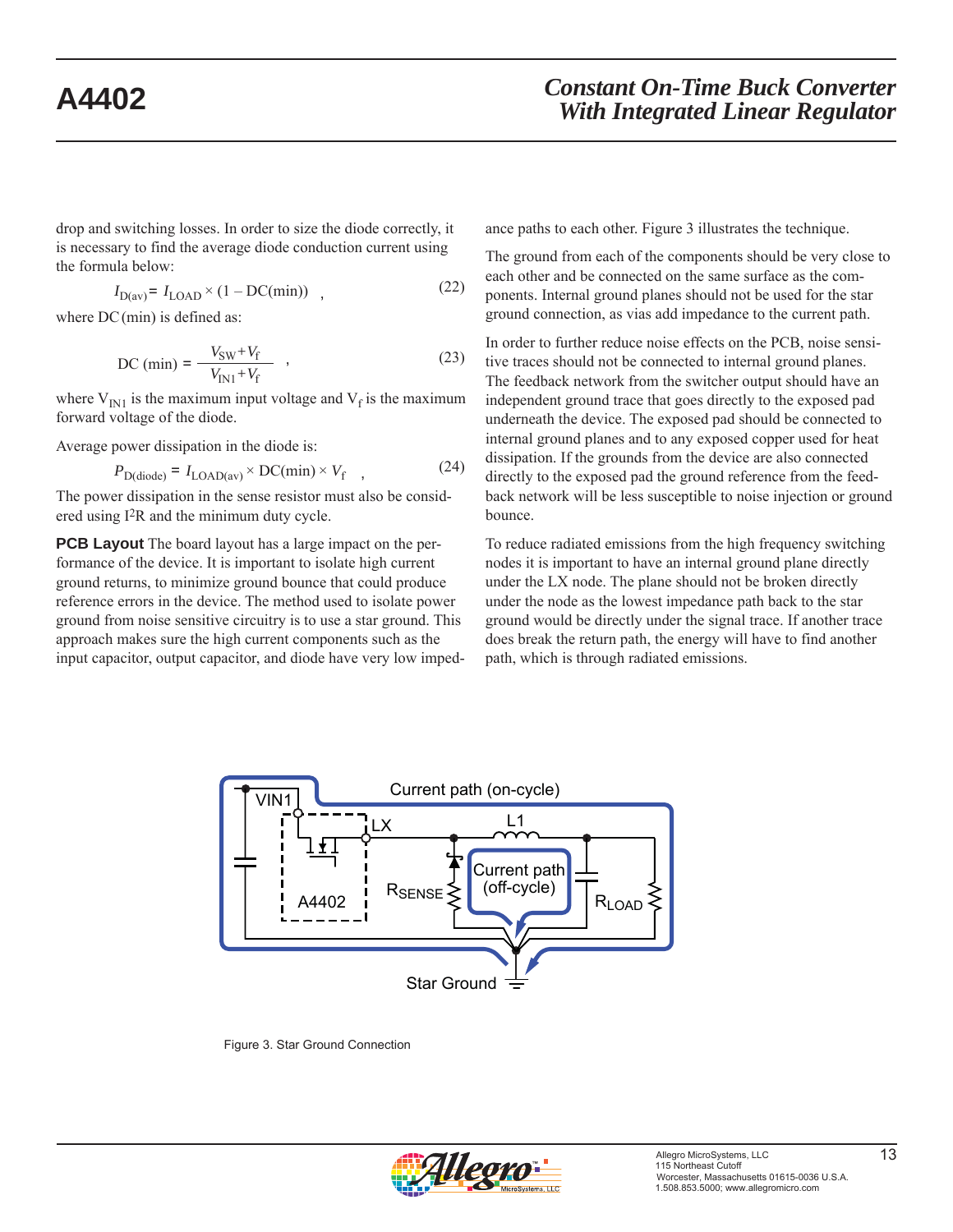

## **PCB Layout Diagram**





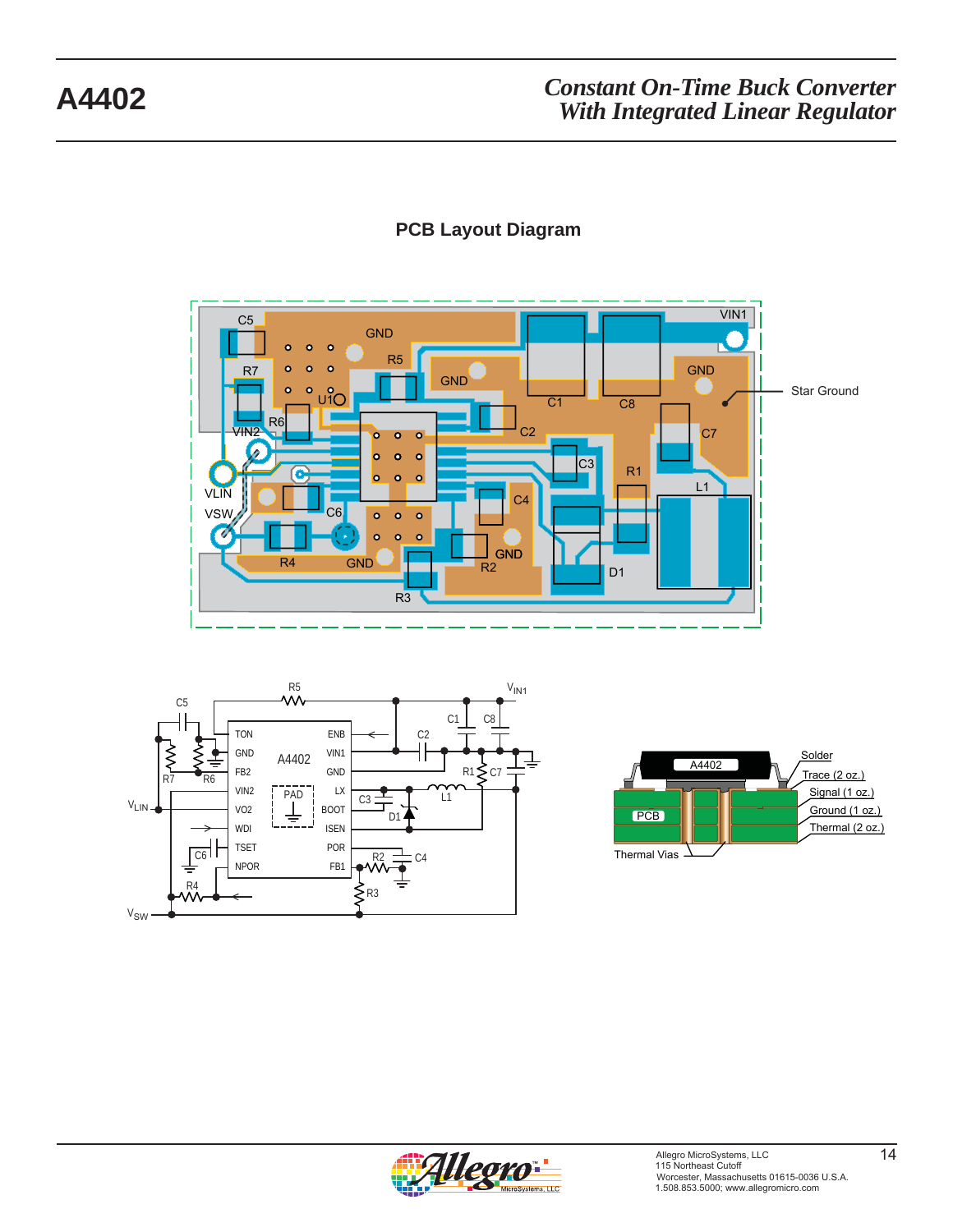# **Pin Circuit Diagrams**



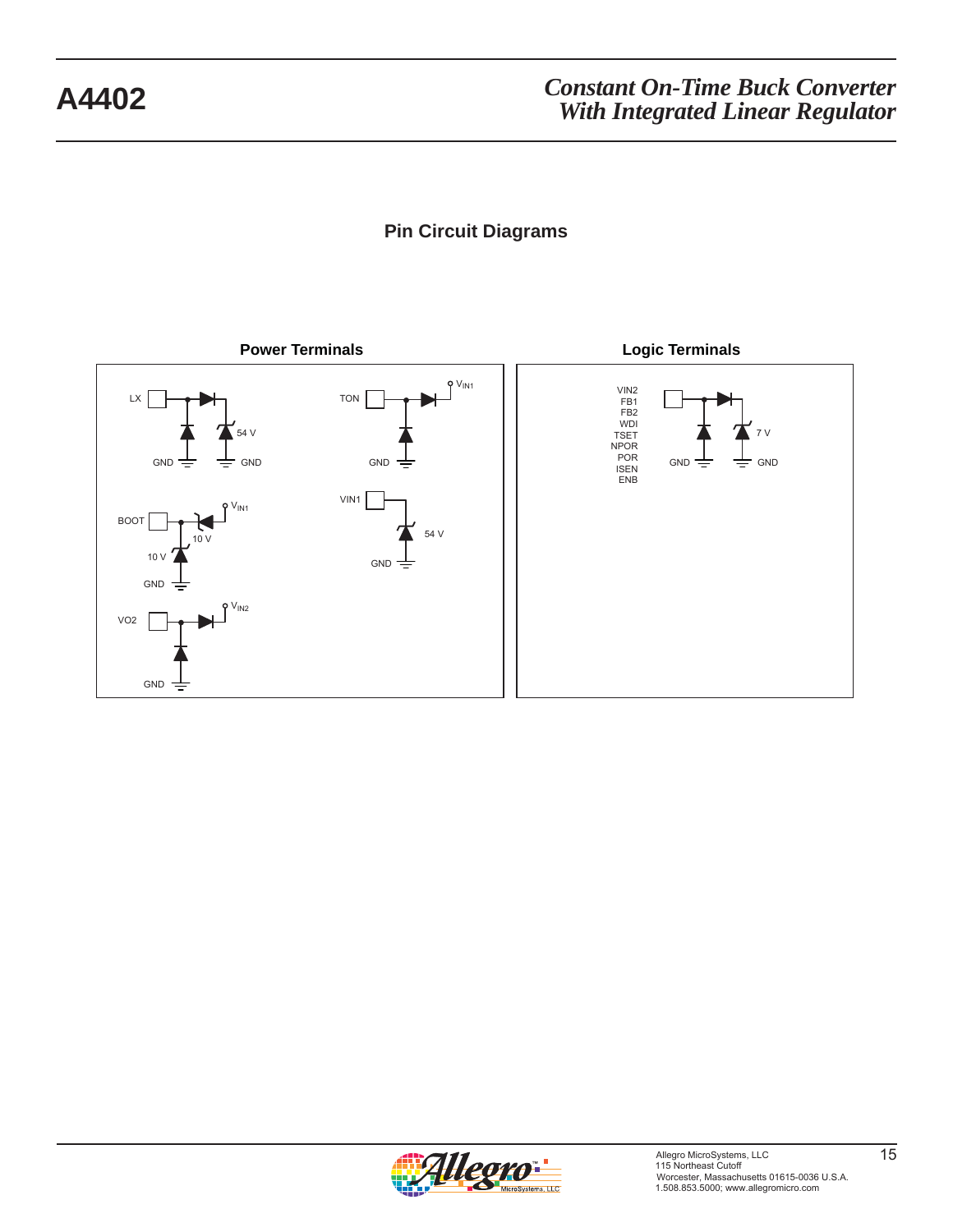### **Package LP, 16-Pin TSSOP with Exposed Thermal Pad**